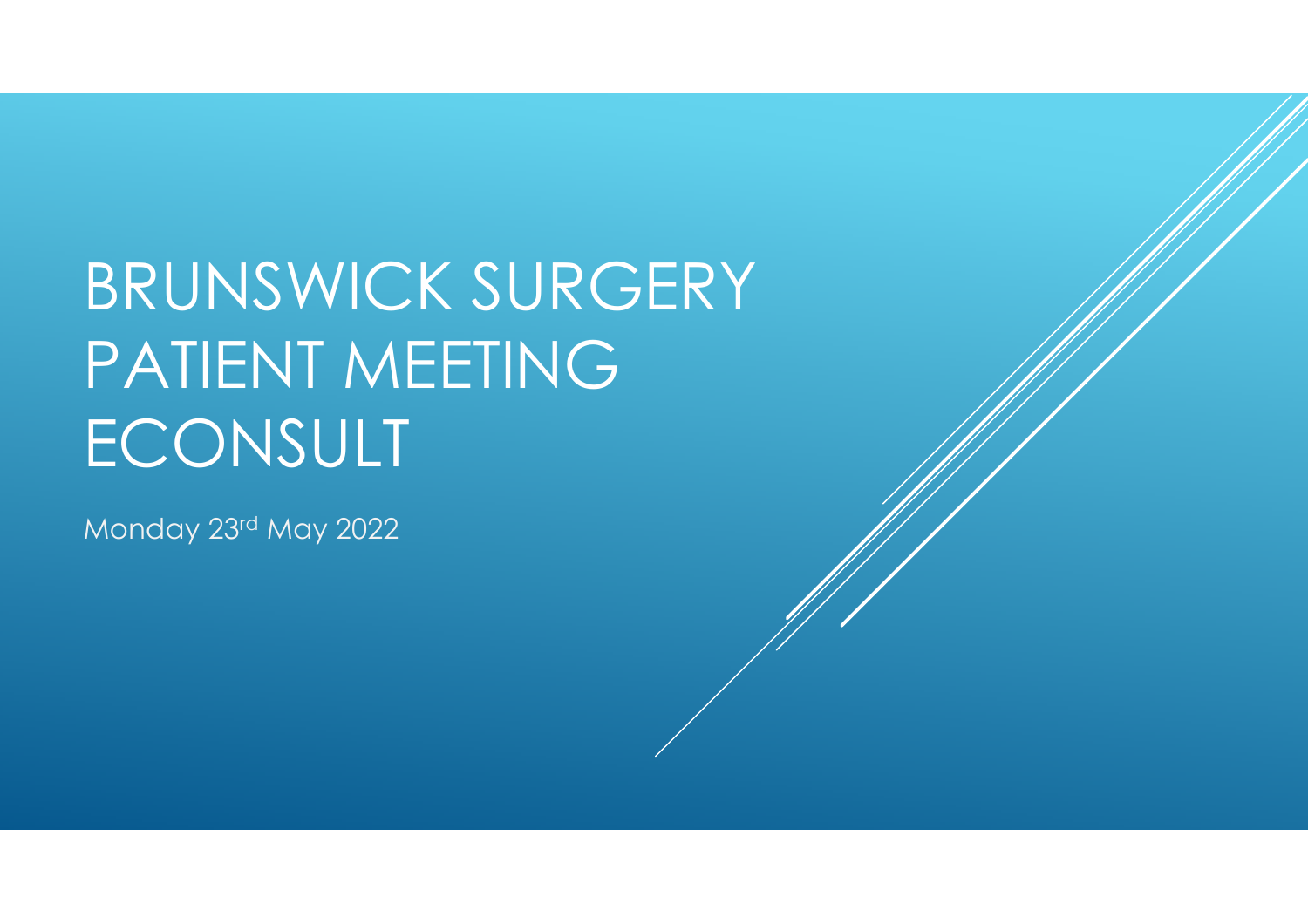- Dr. Paul Dhillon Senior partner
- Dr. Usha Ganeshalingam
- ▶ Dr. Henry Attard
- Dr. Shali Nathan

The partners have overall responsibility for the running of the practice. Each patient has been assigned a named GP.

### THE PARTNERS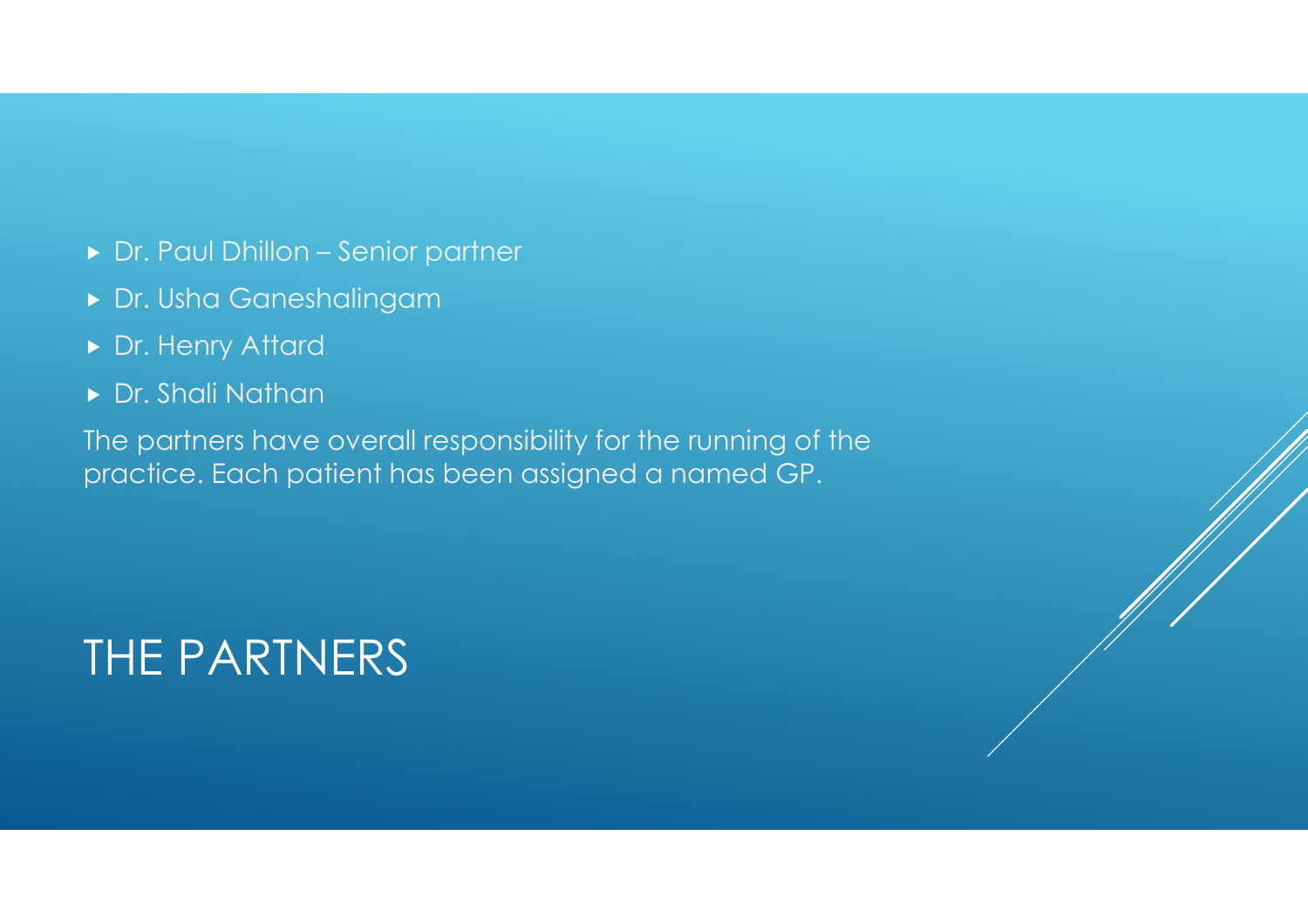- Dr. Gaby Brodie
- Dr. Yasmin Maki
- ▶ Dr. Vicky Rees
- Dr. Lucy Holloway

Our GPs are here to support your health journey.

### OUR SALARIED AND GP TRAINEES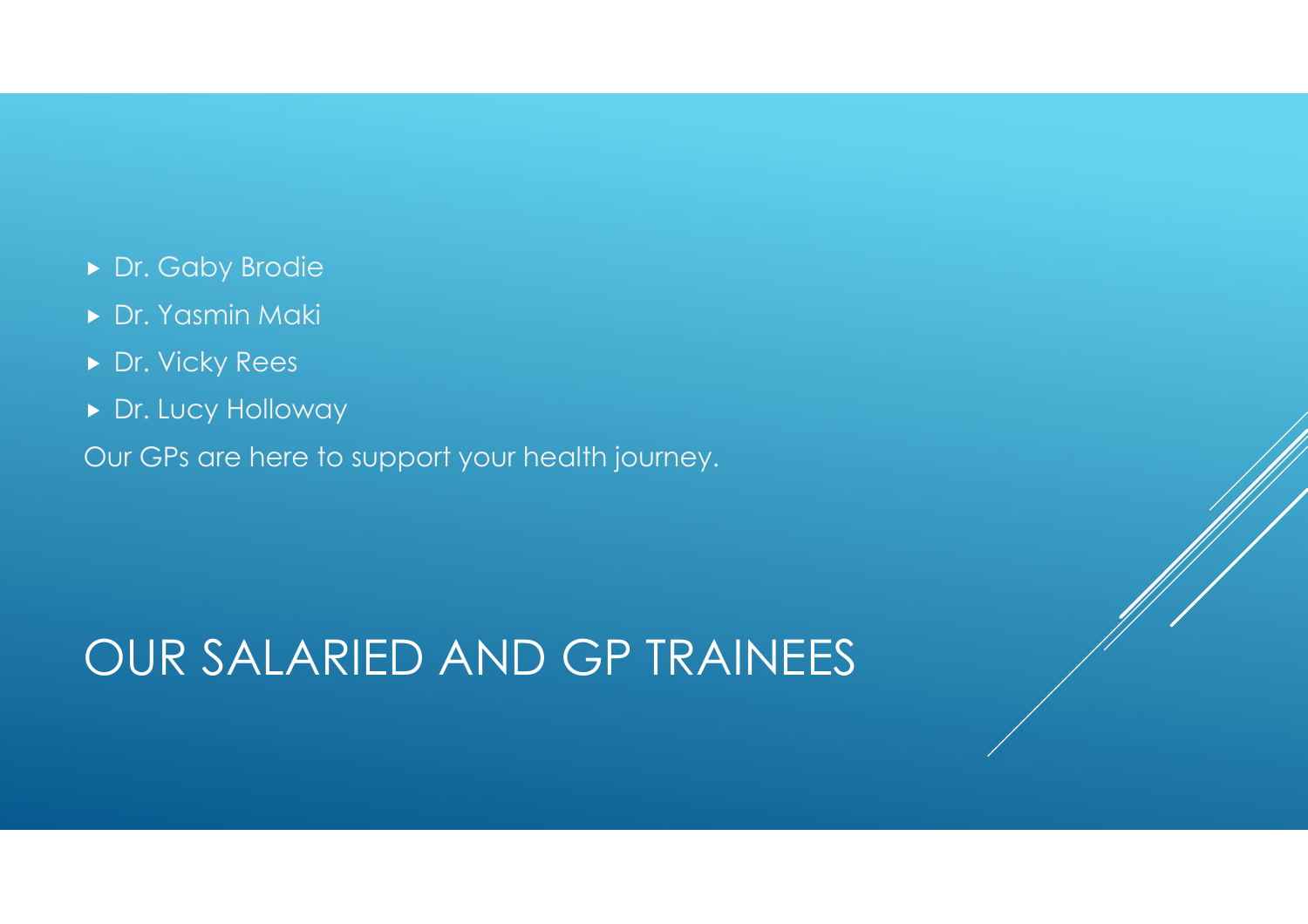- Anne-Marie Dixon
- Sarah Clarke
- Carolyn Samuel

Our nurses are available for a variety of ailments including dressings, injections and care management for some long term conditions.

#### THE NURSING TEAM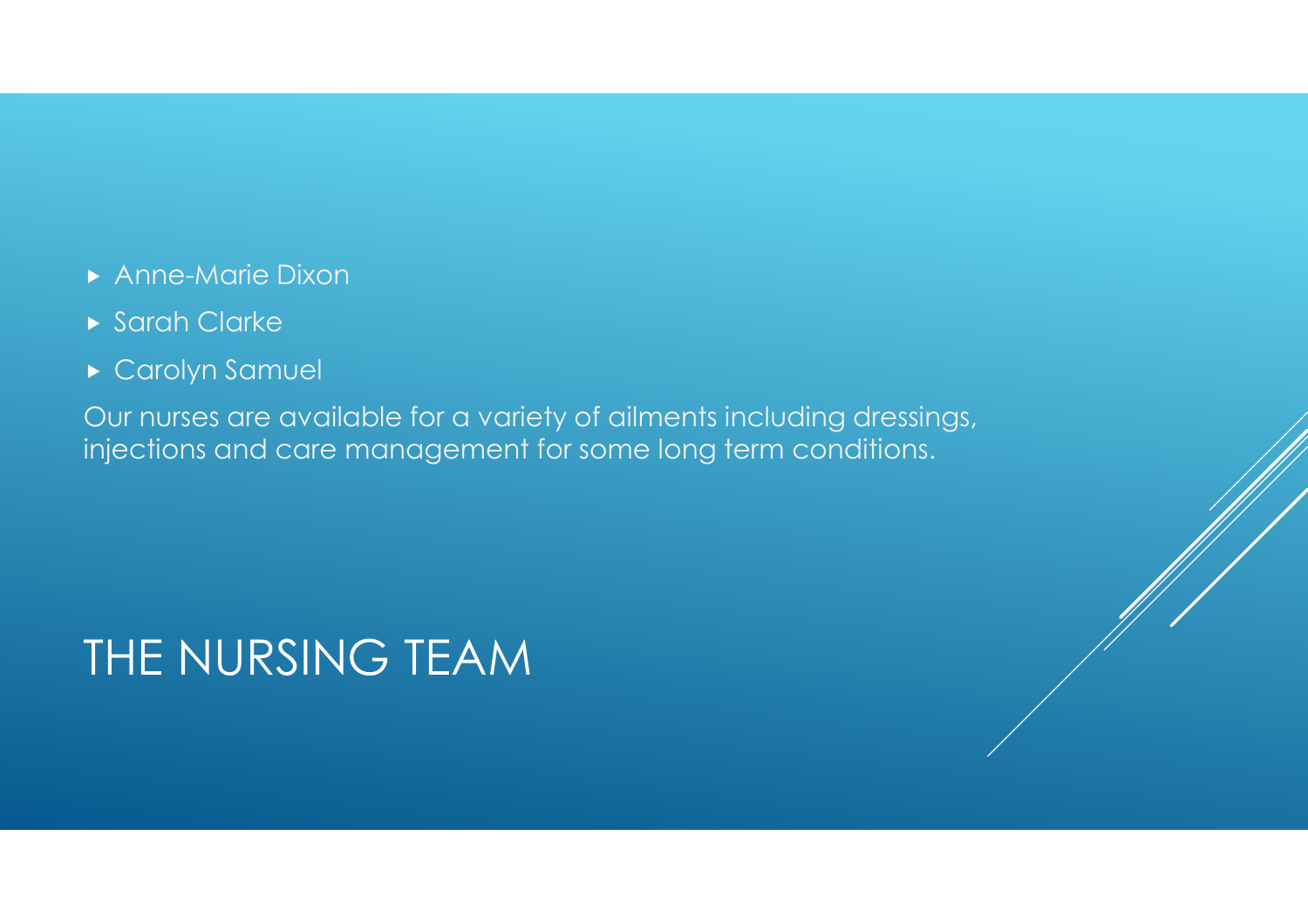- Maricon Pasoa
- **Firacey Green**
- **Polly Davies**

Our healthcare assistants support the nursing team and the GP team in carrying out all of the necessary physical checks including blood pressure, blood samples, ECGs and some vaccinations.

## THE HEALTHCARE ASSISTANTS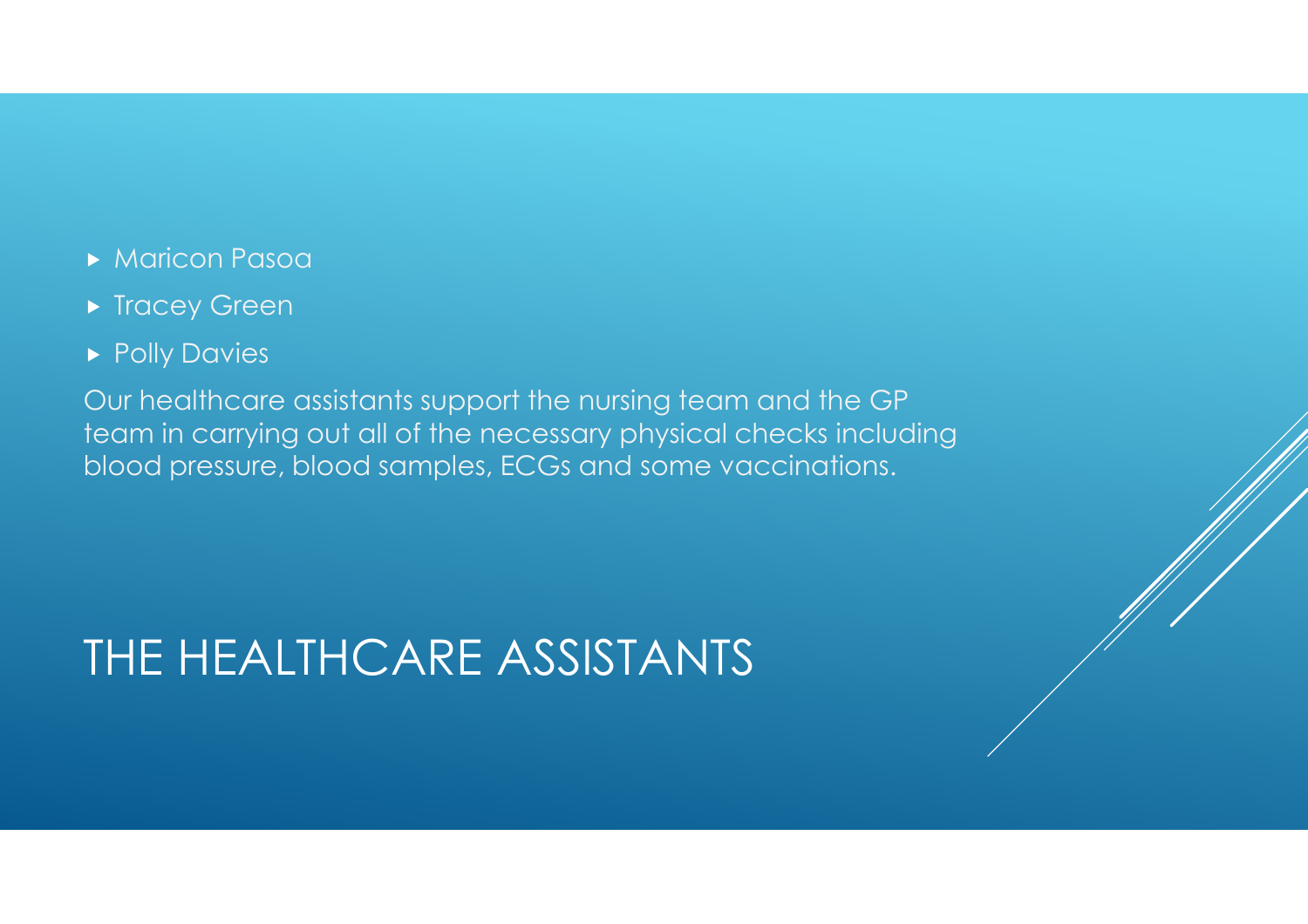- **Shirley Croucher**
- **Sheila Petrone**
- Michaela Brownlee
- **Nurie Ismaili**
- Juliet Lindsay-West
- Judith Jones
- Sana Kamall
- **Polly Davies**
- Lynn Knight
- The admin team support the GPs in carrying out the administration processes of the practice. They process prescriptions, letters, referrals, emails and answer the telephones.

#### THE ADMINISTRATIVE TEAM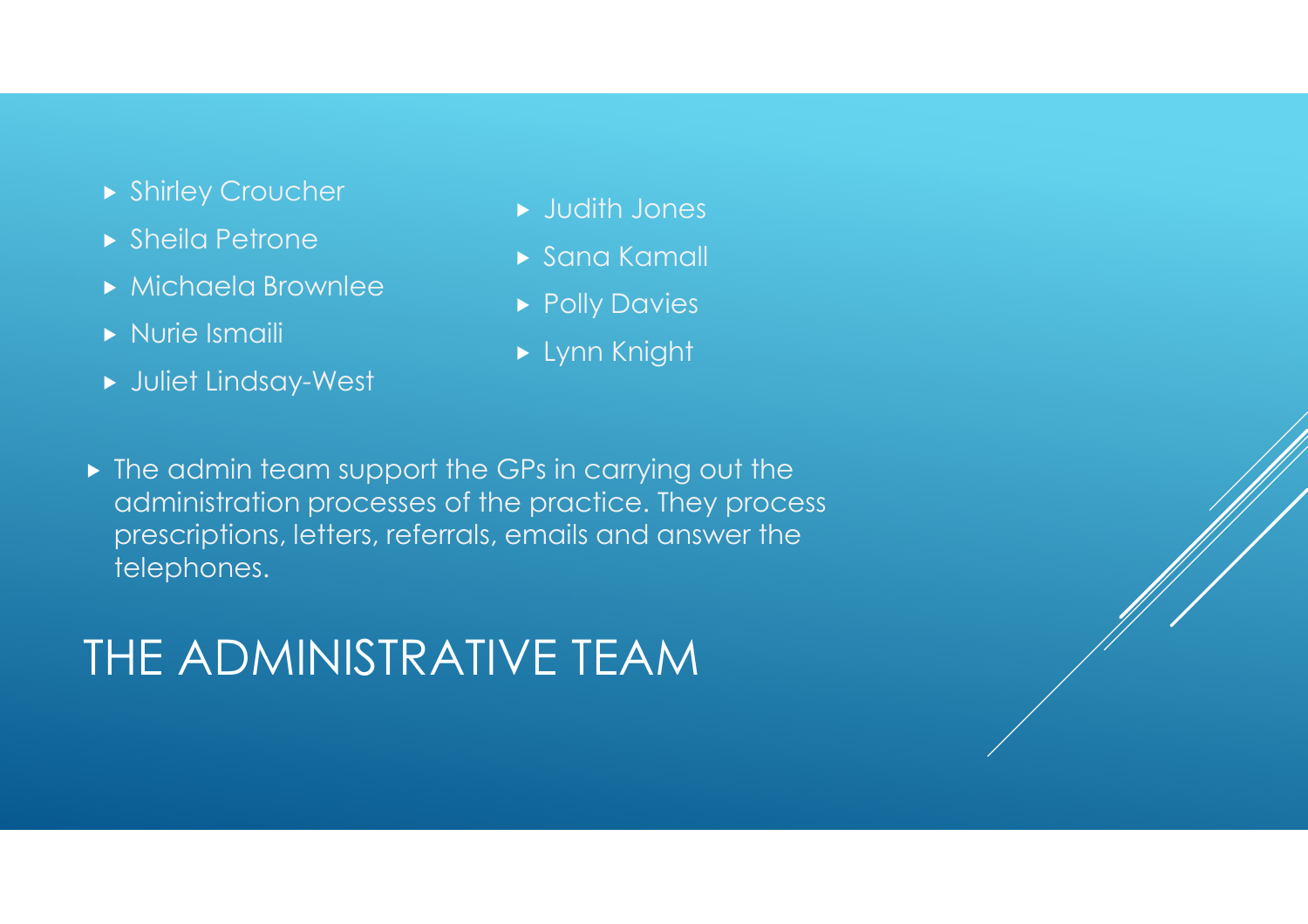- Collaboration between Brunswick Surgery and two other practices in the building.
- This collaboration is known as the Surbiton Health Centre Primary Care Network (PCN).
- ▶ We employ additional shared staff including Pharmacists, First Contact Practitioners and Social Prescribers

#### PRIMARY CARE NETWORK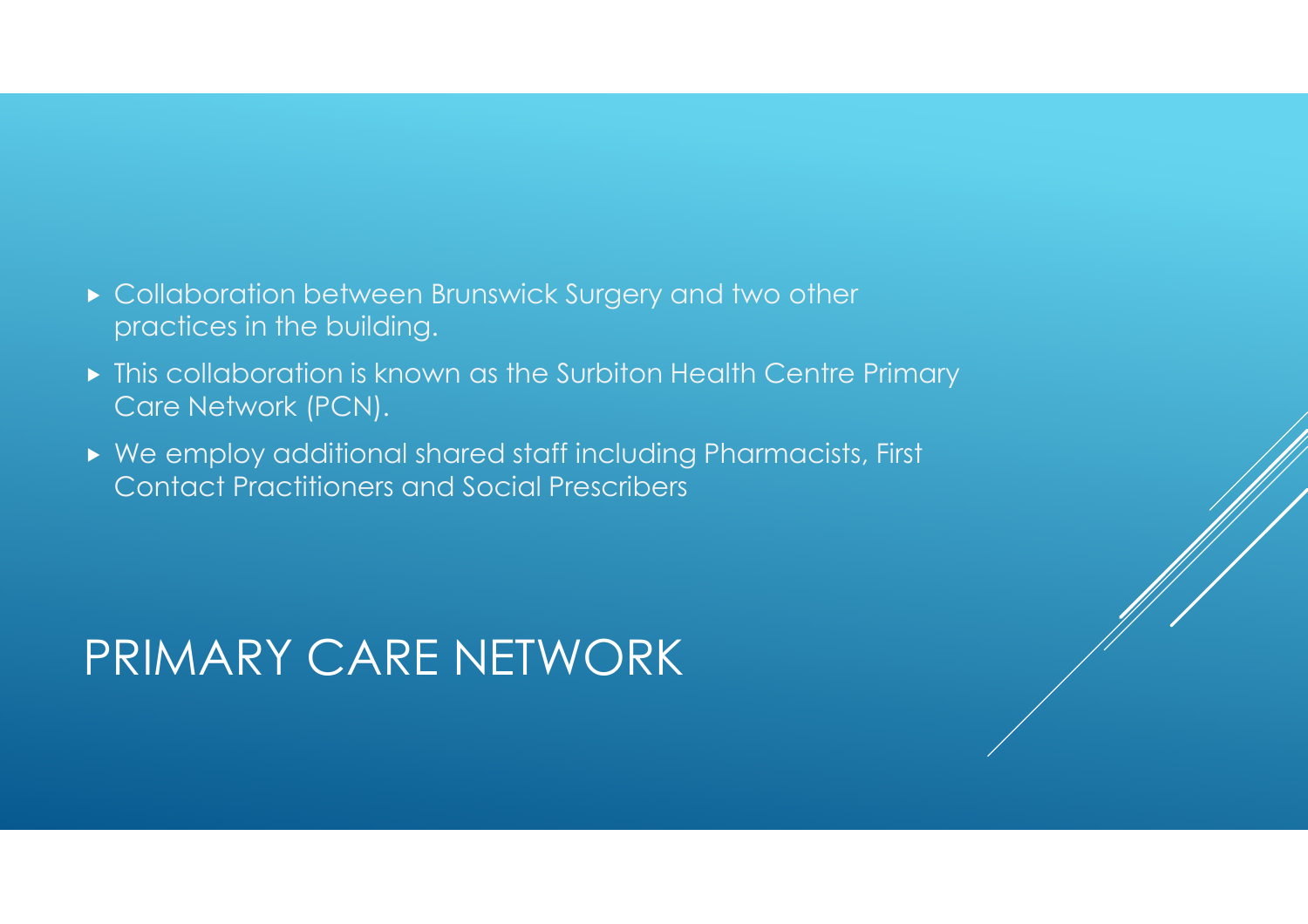- Simon Frost available on Mondays
- $\blacktriangleright$  Nilpa Patel available on Thursdays

#### CLINICAL PHARMACISTS

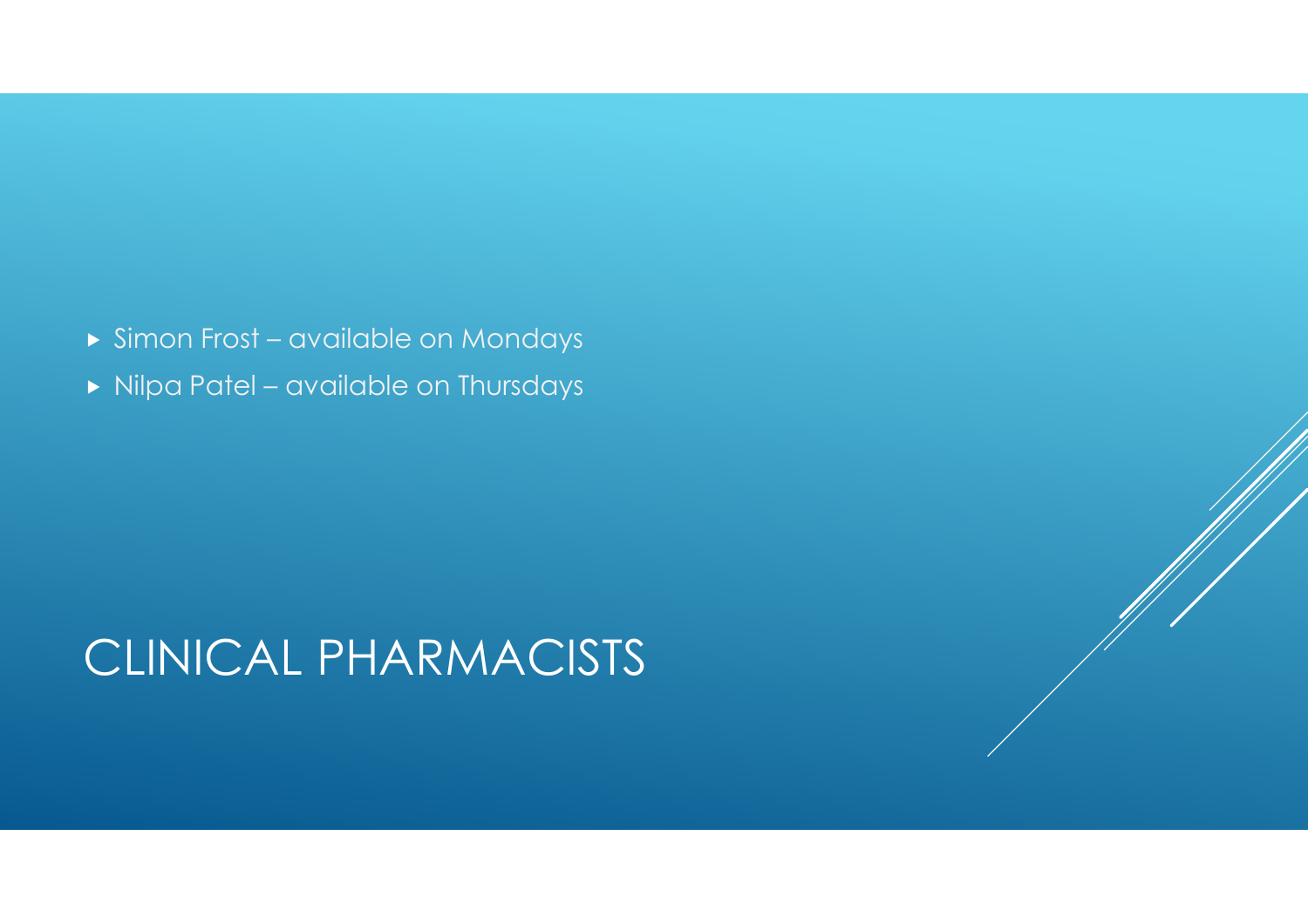- $\blacktriangleright$  Sam Bhide available on Wednesdays
- Zuhaib Saleem available on Tuesdays and Fridays

### FIRST CONTACT PRACTITIONER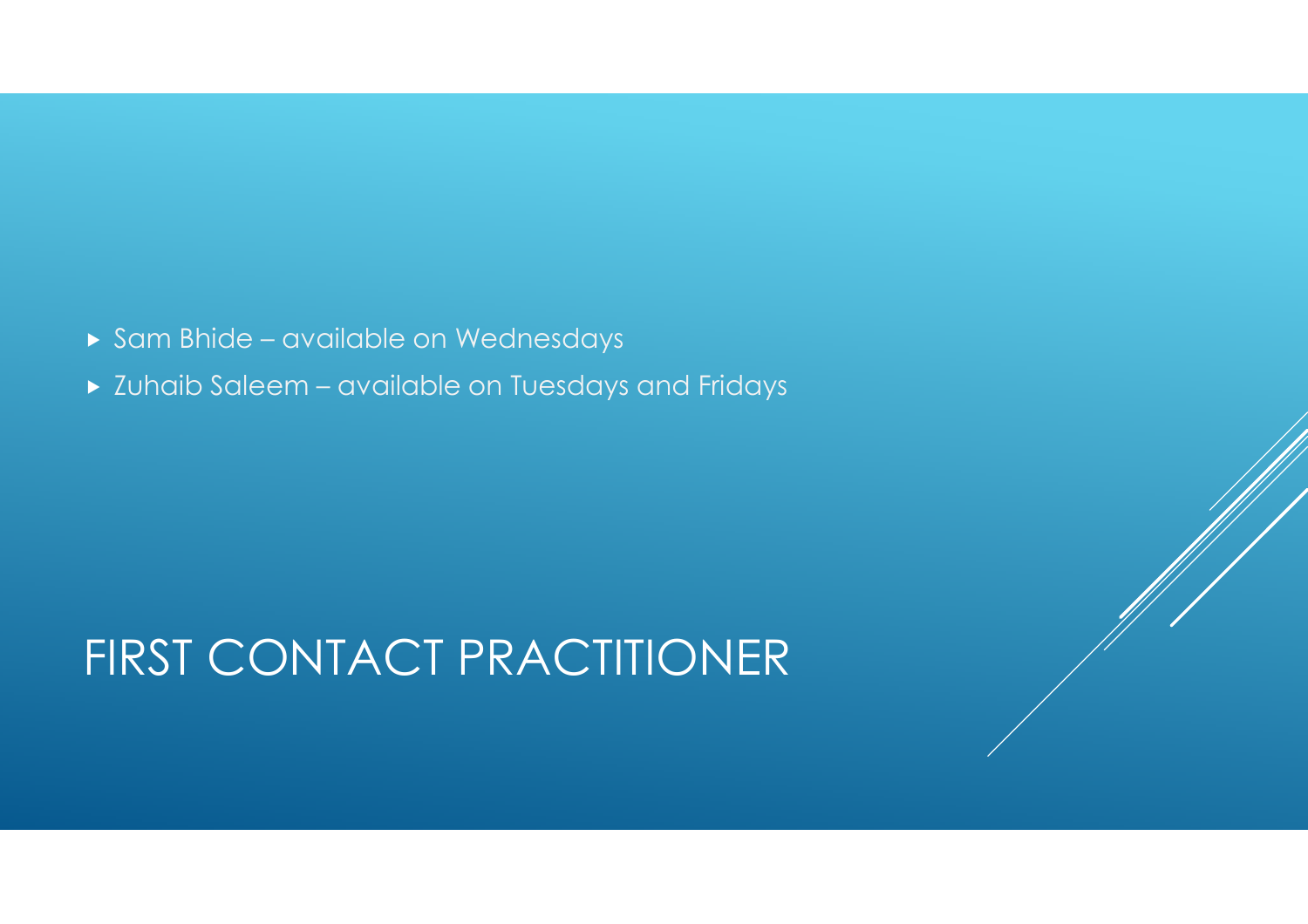- Nicki Zisman Available Thursdays
- Rebecca Collins Available Tuesdays

#### SOCIAL PRESCRIBERS

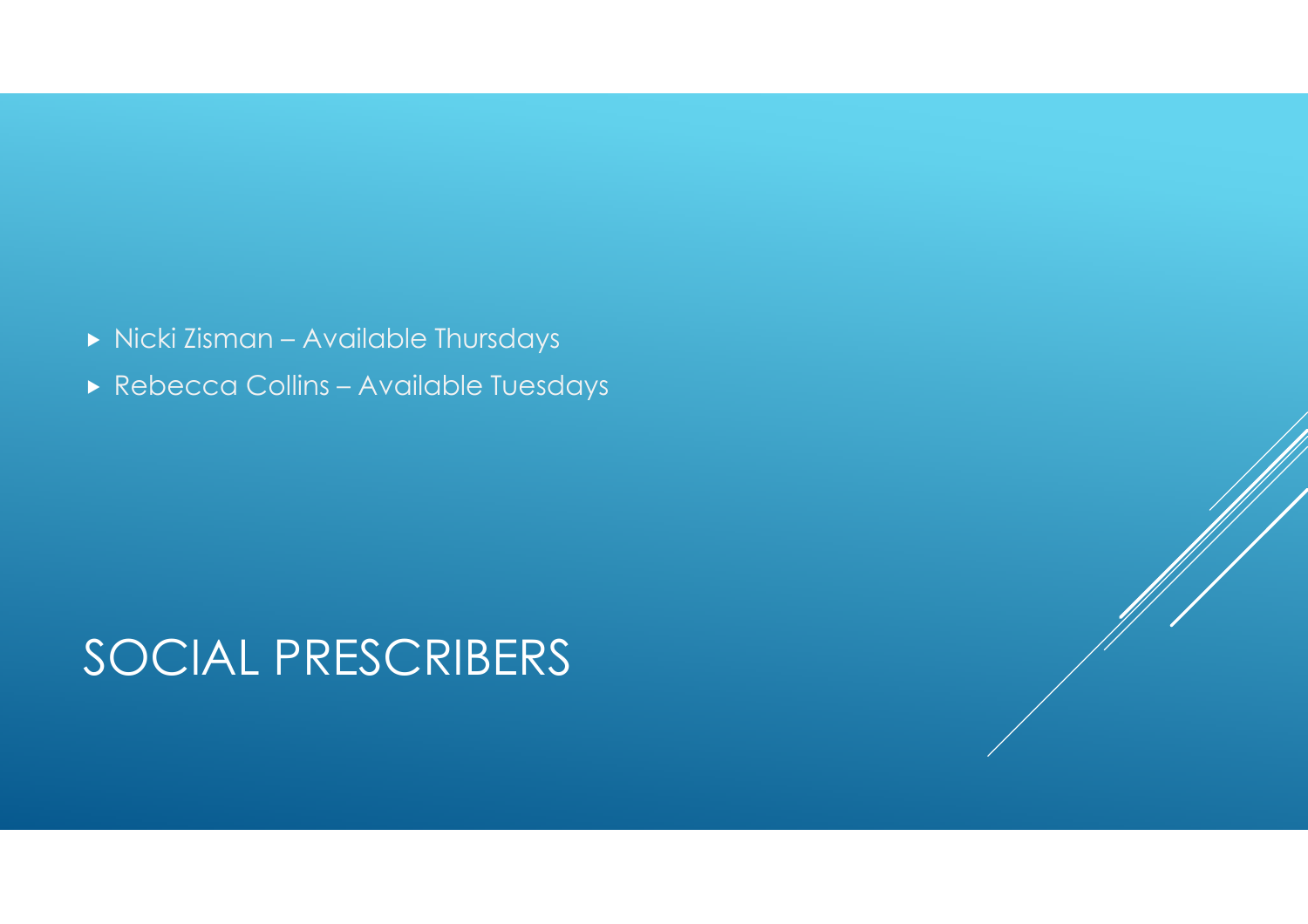#### Dr. Shali Nathan GPsDr. Yasmin Maki Dr. Gaby Brodie Practice ManagerLeana BurragePractice NursesAnne-Marie Dixon Carolyn SamuelHealth Care AssistantsMaricon PasaoaTracey GreenPCN EmployeesSimon FrostNilpa Patel

Polly Davies

Sam BhideZuhaib Saleem

Nicki Zisman

Rebecca Collins

Partners:

### OUR STRUCTURE

Sarah Clarke

Dr. Vicky Rees Dr. Lucy Holloway

Shirley CroucherSheila PetroneMichaela BrownleeNurie IsmailiLynn KnightPolly DaviesJuliet Lindsay-West Sana KamallJudith Jones

Admin Team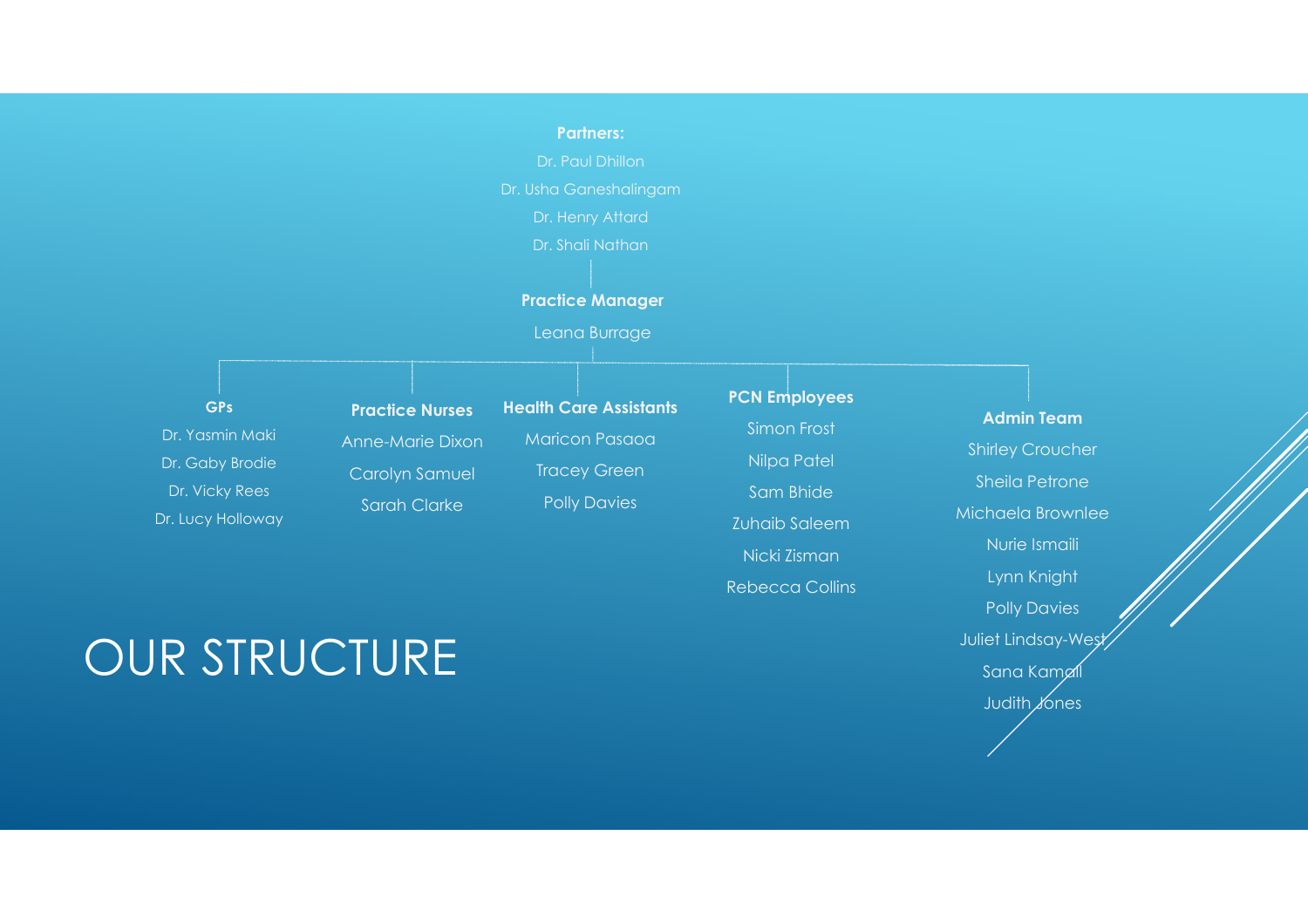#### ▶ Problem:

- ▶ We are aware of an increase in patients having to wait up to 6 weeks for a routine Doctors appointment.
- This delay is causing patients non-urgent problems to develop into an urgent one.
- $\blacktriangleright$  Patients are currently calling several times a day.
- The current system is unsustainable.
- ▶ We are looking at a variety of ways to ease the long waiting times.
- ► We need a system that is safe for our patients.
- $\triangleright$  We need to ensure that the patient is dealt with by the most appropriate clinician as not all problems pood to be seen by a CP clinician as not all problems need to be seen by a GP.

#### INTRODUCING ECONSULT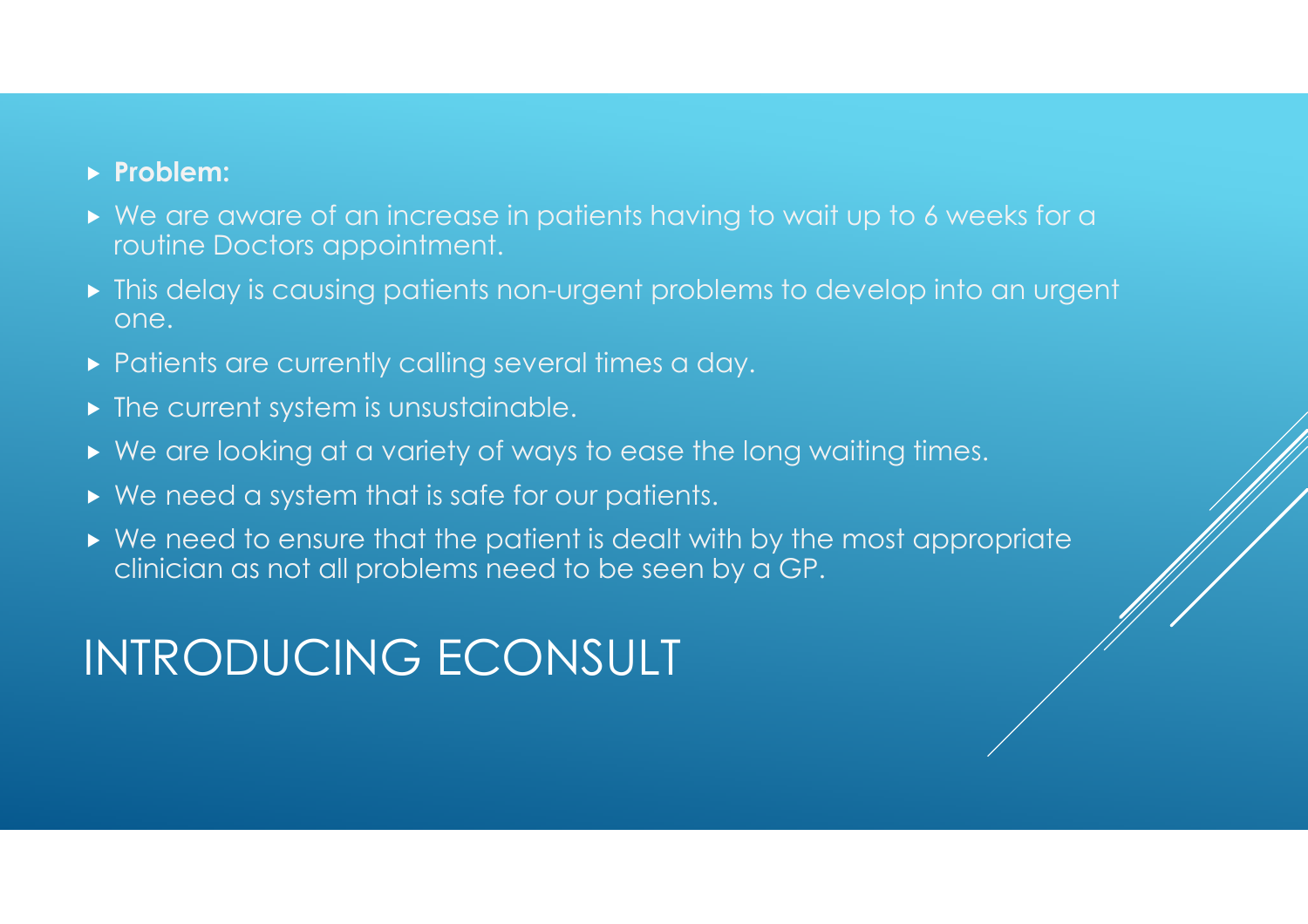#### ▶ Solution:

- eConsult allows patients to enter their request in writing online.
- eConsult will be available from 7am-5pm Monday to Friday.
- $\blacktriangleright$  This form is sent directly to the Doctor.
- $\blacktriangleright$  The Doctor will triage the medical query on the day of the request.
- The Doctor will decide if a medical problem is urgent or not and who would be the most appropriate person for the patient to see.
- The admin team will then process the response from the Doctor and  $\bullet$ get in touch with the patient.

### INTRODUCING ECONSULT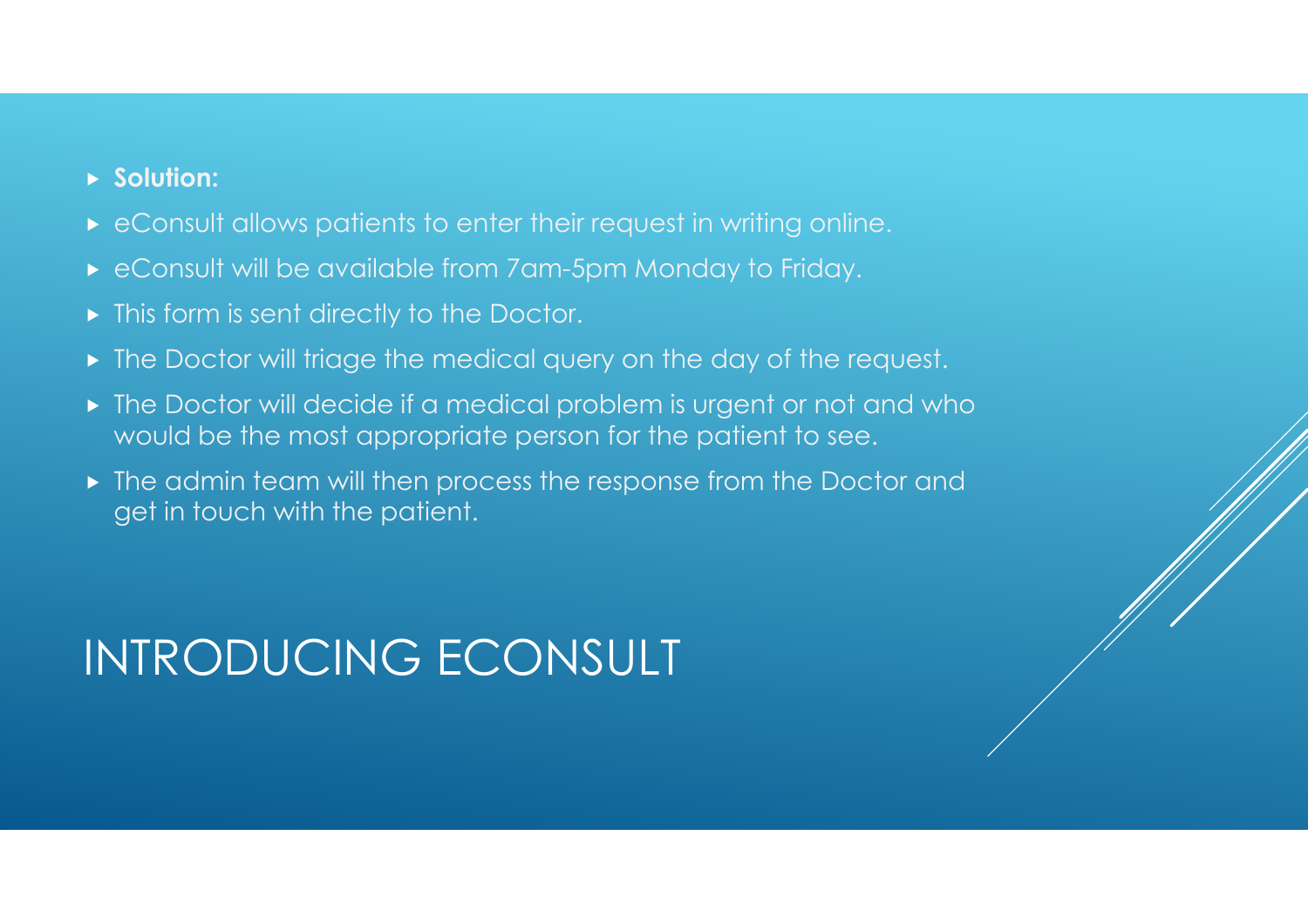- Patients can still telephone or visit the surgery between 8am 6.30pm.
- The admin team will take all of the details of the problem and forward it to the GP to triage.
- The GP will triage these requests in the same way they triage the online requests.
- The admin team will contact the patient with the decision of the doctor.

# INTRODUCING ECONSULT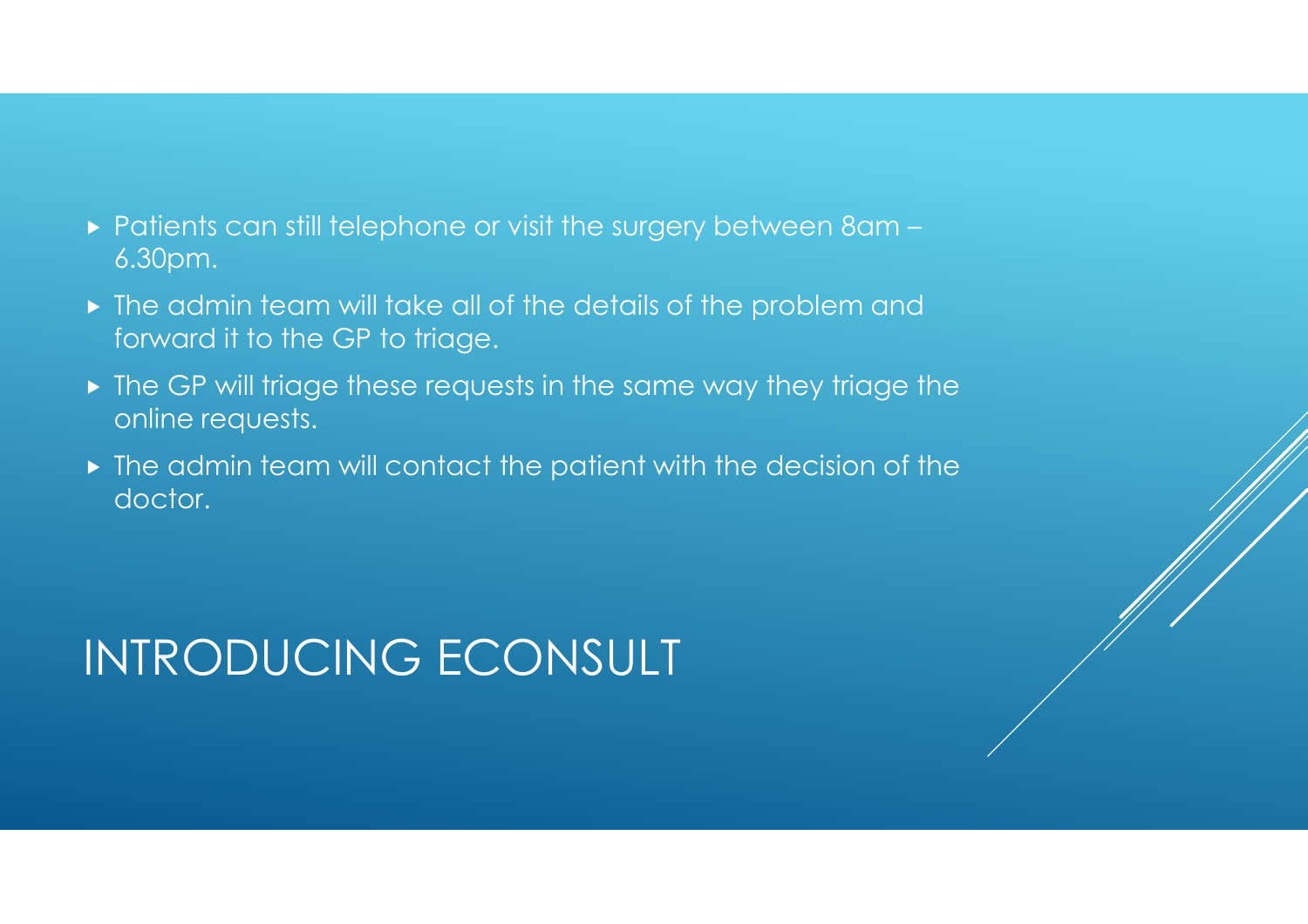Medical problems: Appointment with the Doctor or First Contact Practitioner**Medication reviews and medication queries:** Clinical pharmacists **Minor ailments: Community pharmacies** Admin queries: GP to action and administrators to issue **Social problems: Social Prescribers** Routine prescription requests: GP to prescribe

#### POSSIBLE TRIAGING DECISIONS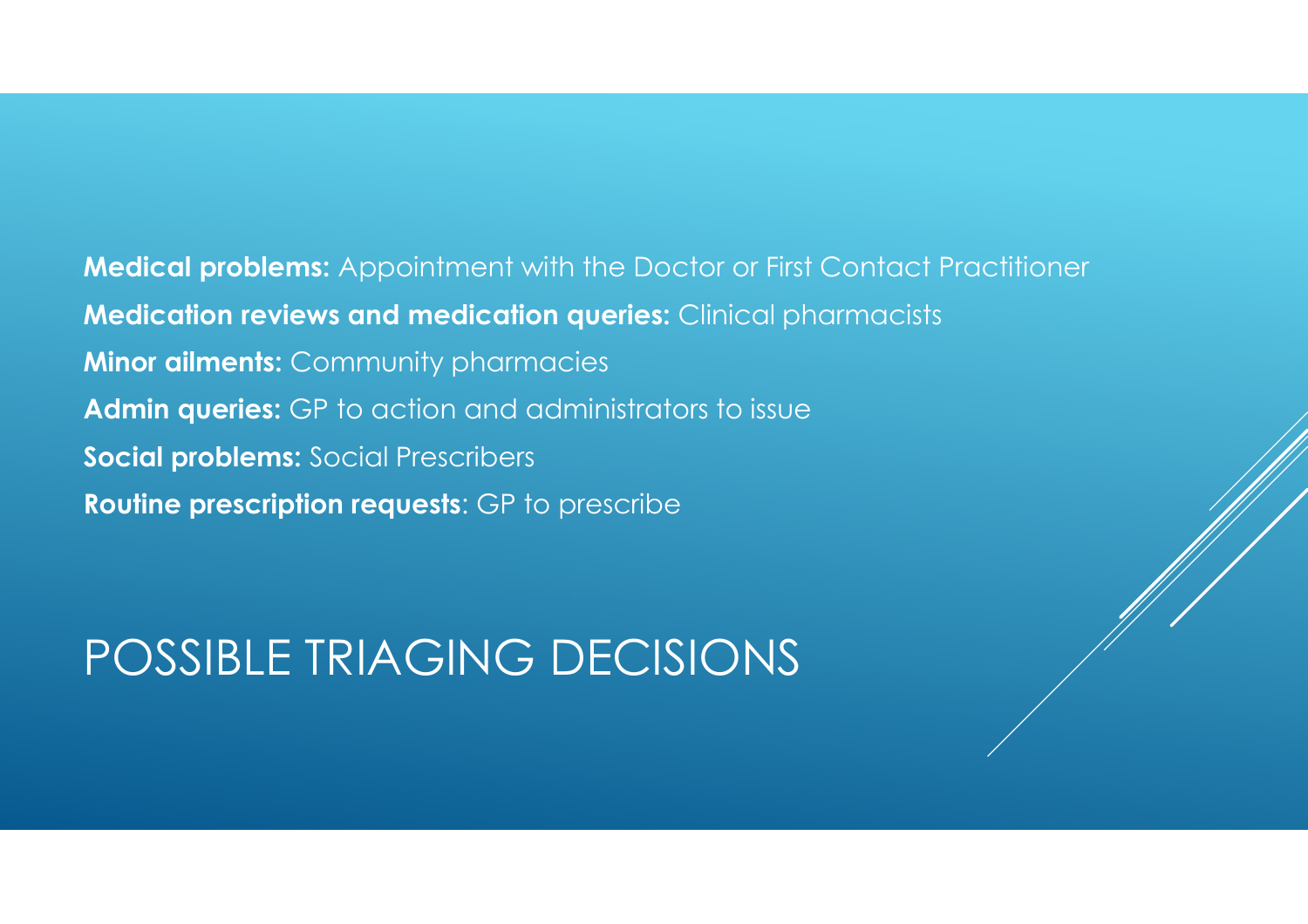- We are constantly reviewing our accessibility to the practice
- A simple one step contact with the practice
- $\blacktriangleright$  No need to call the surgery several times a day
- A Doctors decision being made on how best to deal with the problem in good time
- $\blacktriangleright$  No need to wait several weeks for an appointment
- Most appropriate clinician to deal with the problem

#### THE PATIENT JOURNEY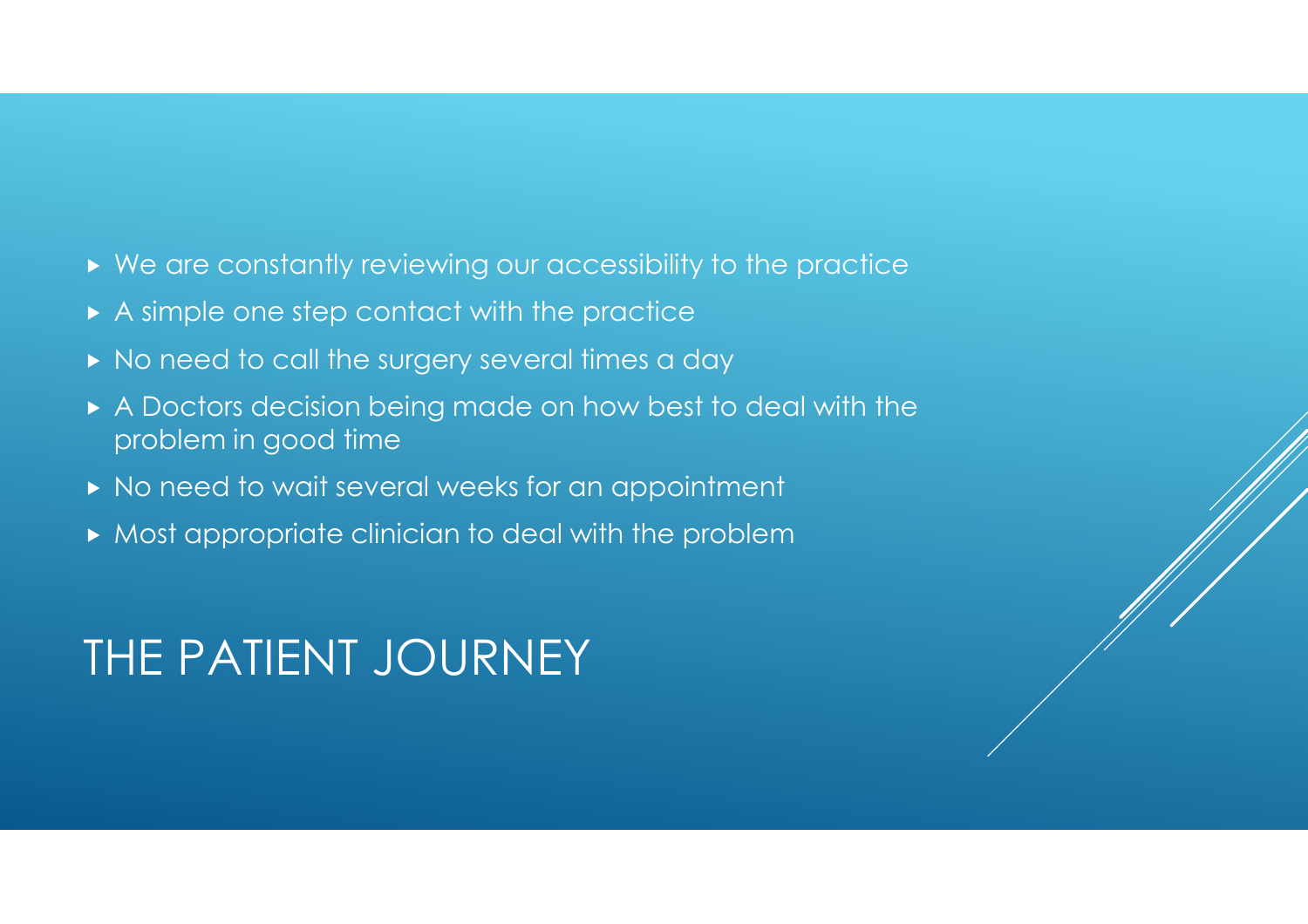

### ACCESS ECONSULT FROM OUR WEBSITE: WWW.BRUNSWICKSURGERY.CO.UK